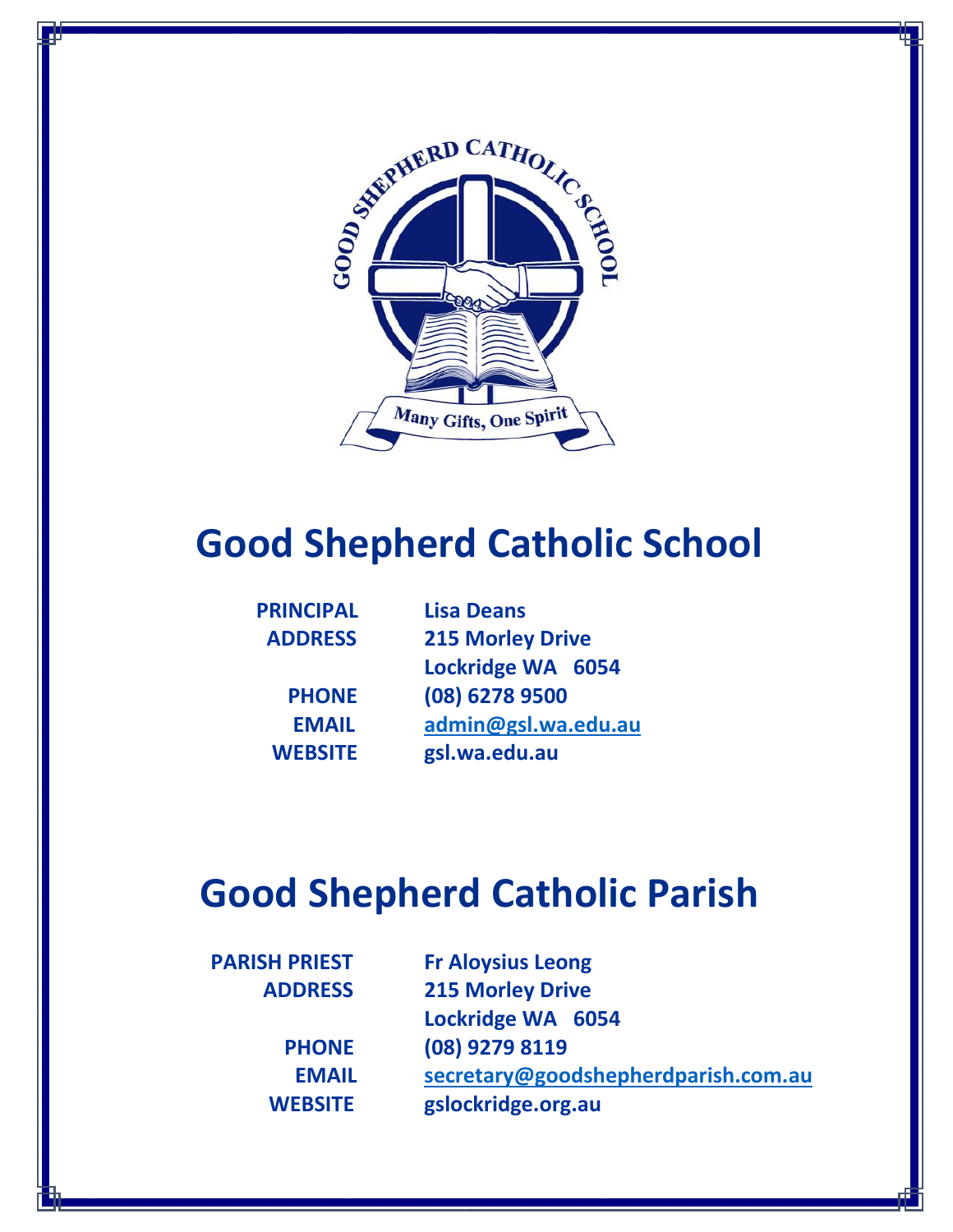#### **GOOD SHEPHERD CATHOLIC SCHOOL**

Good Shepherd Catholic School, Lockridge, welcomes you and your children into our school community. The information in this book is designed to assist you and your family to become familiar with our school.

Please read the contents carefully and if you have any questions or suggestions, the Principal and Staff will be happy to assist you.

## **GOALS**

We strive to:

- Empower the children of our school to live their Christian Baptism in all its fullness through the power of the 'Word of God' and the Sacramental Life of the Church;
- Encourage respect for the dignity of self and others;
- Foster a love of learning in an environment which is stimulating and supportive;
- Meet each child's needs and help them to achieve their personal best;
- Develop in each child: self-esteem, responsibility, consideration for and acceptance of others.

#### **VISION STATEMENT**

Good Shepherd Catholic School is an inclusive community growing together in faith by living our Catholic values and beliefs. We are guided by the Gospel teachings of Jesus Christ, in partnership with parents, caregivers, parish and the wider community. Ourschool is dedicated to fostering life-long learning through educational excellence encapsulating the spiritual, cognitive, emotional, social and physical development of the child.

#### **MISSION STATEMENT**

By living our Catholic values and beliefs in partnership with parents, caregivers, parish and wider community we strive for educational excellence encapsulating the spiritual, cognitive, emotional, social and physical development of the child.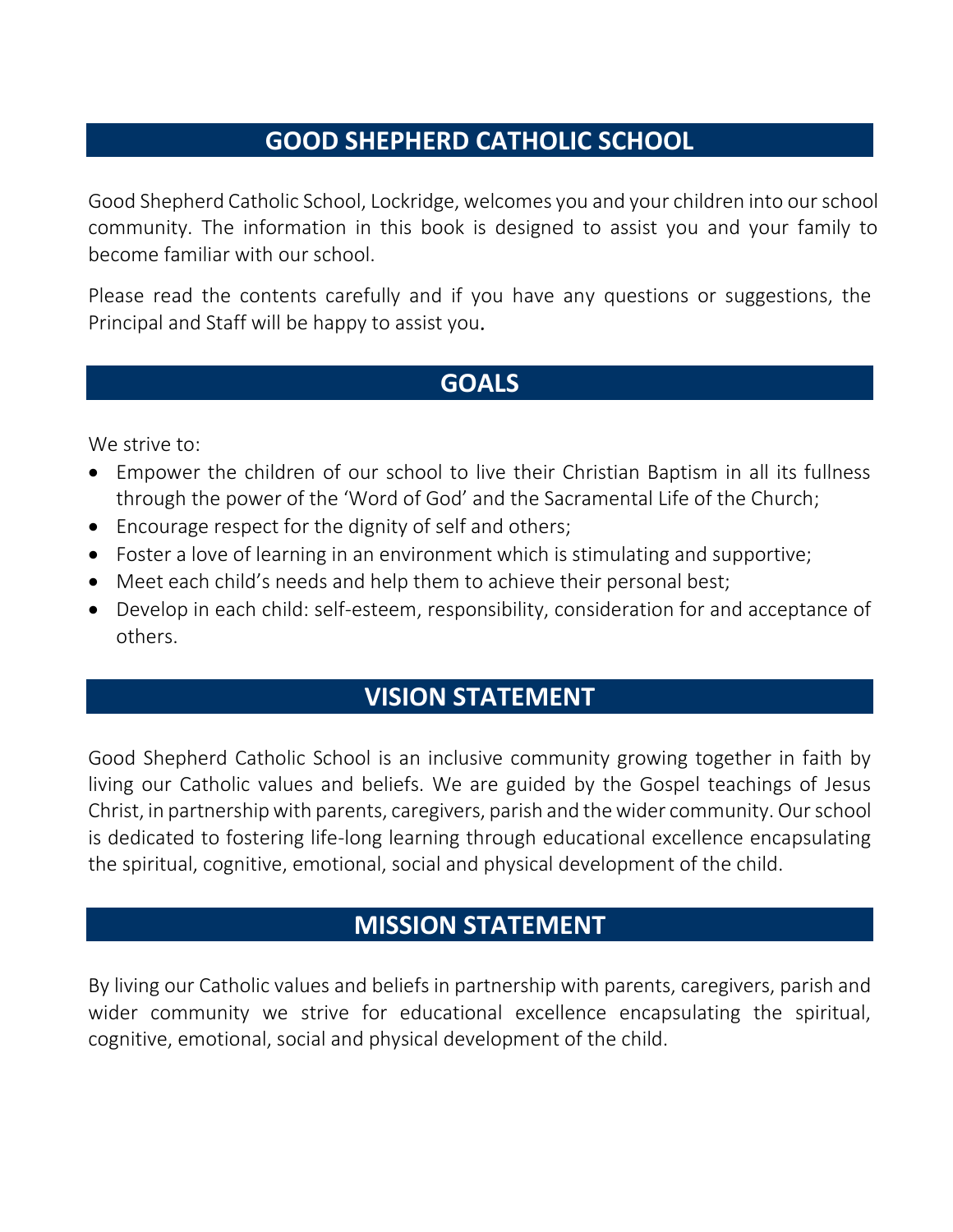## **SCHOOL VALUES**

#### Our Catholic Values underpin all of our school values.

| <b>RESPECT</b>    | We value ourselves, our faith, others, their property and the environment.                                                                            |
|-------------------|-------------------------------------------------------------------------------------------------------------------------------------------------------|
| <b>EXCELLENCE</b> | We actively strive for excellence by providing opportunities for children to<br>develop positive work ethics in order to achieve their personal best. |
| <b>HONESTY</b>    | We conduct ourselves in a truthful manner modelling honesty and<br>integrity at all times.                                                            |
| <b>FRIENDSHIP</b> | We demonstrate acceptance and empathy to develop meaningful<br>relationships between the parish and the whole school community.                       |
| <b>COMMUNITY</b>  | We encourage strong partnerships with families to help foster children<br>development.                                                                |
| <b>DIVERSITY</b>  | We celebrate diversity by accepting the uniqueness of individuals through<br>their multi-cultural heritage, their varying abilities and many gifts.   |

## **SCHOOL HISTORY**

In response to a request from members of Lockridge Catholic Parish of the Good Shepherd, the Catholic Education Commission of Western Australia approved the establishment of the school.

The school opened in February 1983 with Pre-Primary and Years  $1 - 4$ .

In 1985 two additional classrooms were added and in 1987, the administration block and library were opened.

In 1989 two streams of pupils commenced in Pre-Primary and continued through the school to Year 6. In 1999 a four-year-old kindergarten program commenced.

Building development was made possible by funds from the Commonwealth Government, interest subsidies and low interest loans from the State Government, the Co-Responsibility Building fund, and the Lockridge Parish. Parents assisted in the initial development of the grounds, clearing, reticulating and planting lawns and trees.

The Sisters of the Infant Jesus who lived and worked in the Parish, assigned one of their Sisters Ita Noonan to teach at the school, until 1989. The Presentation Sisters moved to the Parish in 1990, and Sister Petra Littikhan taught here for two years until moving to Thailand. The Presentation Sisters have continued to work in the Parish.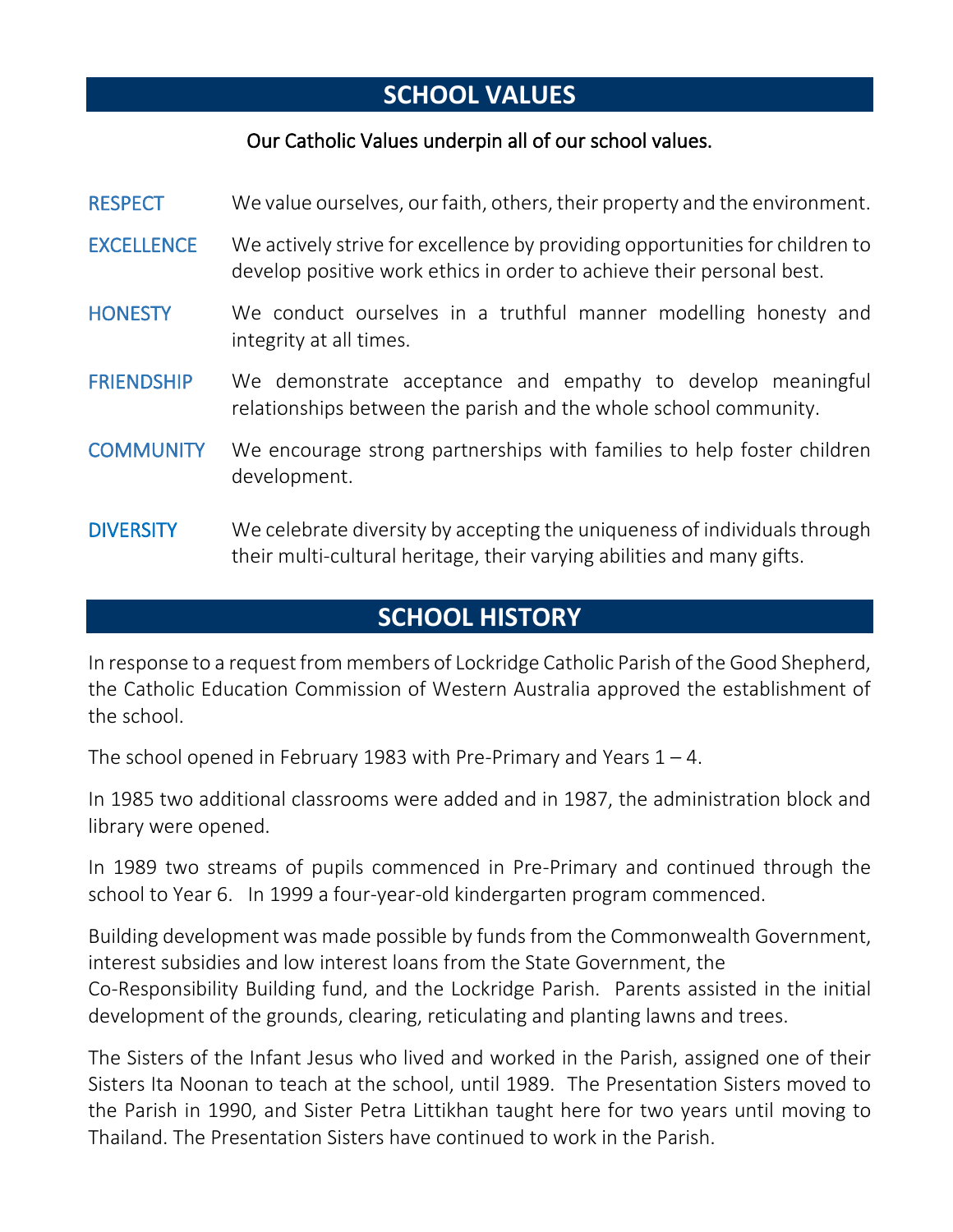On the 9 April 1997, having completed all the building stages, the school was officially blessed and opened by Monsignor McCrann and Mr. Richard Evans representing the Government.

In 2011 the most recent Capital Development Plan (CDP) was completed through the Australian Commonwealth Government initiative Building the Educational Revolution. The CDP saw the construction of a fabulous Hall and Meeting Room area, renovated Library and Under Covered Area.

#### **COMMUNITY GROUPS**

#### SCHOOL ADVISORY COUNCIL

The School Advisory Council is responsible for the financial management and planning of the school. It consists of the Principal, the Parish Priest, P&F Nominee, and a representative of the Parish Council. Another six members are elected each year at the Annual General Meeting in November. All parents interested in assisting the school are encouraged to nominate for these positions. The School Advisory Council meets each month.

#### CATHOLIC SCHOOL PARENTS WA

The P&F Association aims to promote and further the interests of the school and children attending. This is presently achieved through parent information meetings and fundraising activities. The P&F also meet once a month and parents are encouraged to attend.

#### **PARENT INVOLVEMENT**

We encourage all parents to maintain close contact with class teachers regarding children's progress.

Parent / Teacher interviews, education information nights and in service courses provide such opportunities. As part of the school community each family is expected to support school activities in addition to the payment of school fees. Parent assistance is needed in the Canteen on a roster basis, about once each term.

Classroom help with reading, sport, excursions, and covering books is always very welcome and appreciated. Occasional fund raising activities and Busy Bees require the support of all parents. These activities reduce cost and build community spirit among us.

## **RELIGIOUS EDUCATION**

The Religious Education program is a fundamental part of the school's effort to help pupils towards a conscious choice of living a responsible way of life.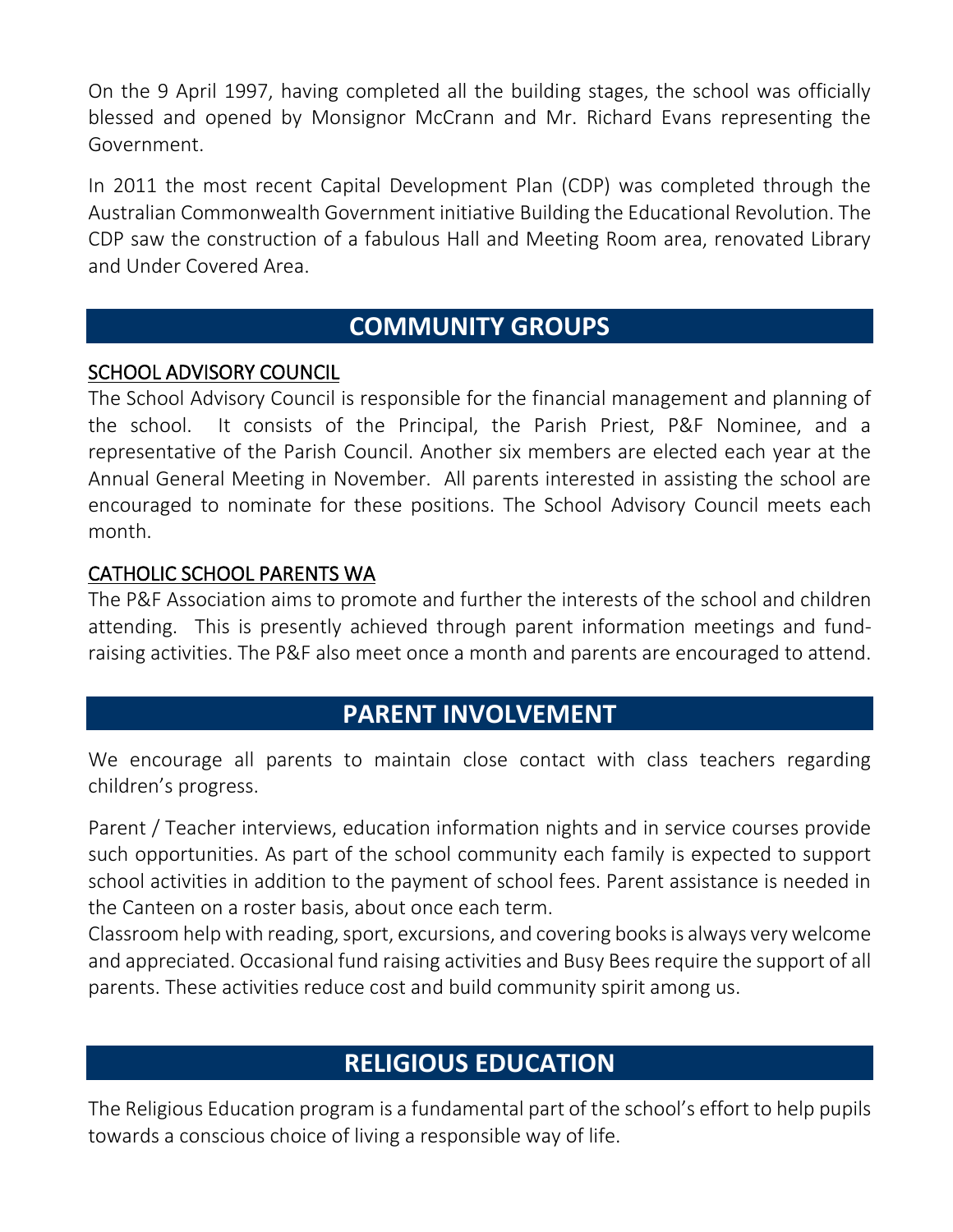In partnership with parents it aims to:

- 1) Encourage a commitment to the values of Christ.
- 2) Foster spiritual growth and conscious contact with God.
- 3) Overcome self-centeredness
- 4) Serve God in others.

Religious education is a regular part of each class program, based on the Perth Archdiocese Religious Education Units which are approved by the Catholic Education Office of WA.

Regular opportunities are provided for children to participate in Masses, Assemblies and class prayers.

#### **SACRAMENTS**

The Archdiocesan Religious Education Units that are implemented in our classes mean that children continually prepare for the Sacraments of Reconciliation, Eucharist and Confirmation. Students then receive regular follow-ups after these Sacraments.

The Sacrament of Reconciliation receives special attention and takes place in Year 3 and the Sacrament of Eucharist in Year 4. The Sacrament of Confirmation takes place in Year 6.

Parents are assisted to help prepare their children for these Sacraments, through a Parish based program.

#### **SUPERVISION**

- During recess and lunch, the children are actively supervised by the staff whilst they are in and around the playground.
- Parents should note that supervision of school grounds begins at 8.30am and concludes at 3.15pm.
- Parents of children being collected or dropped off during school hours are requested to go to the office and register their child's name in the sign in / out book.

## **ABSENCES**

The Education Act of Western Australia requires a note to class teachers on the child's return after a short absence and notice in writing prior to departure for extended leave. Any absence from school can be submitted via the Absentee tab on the Good Shepherd School Website.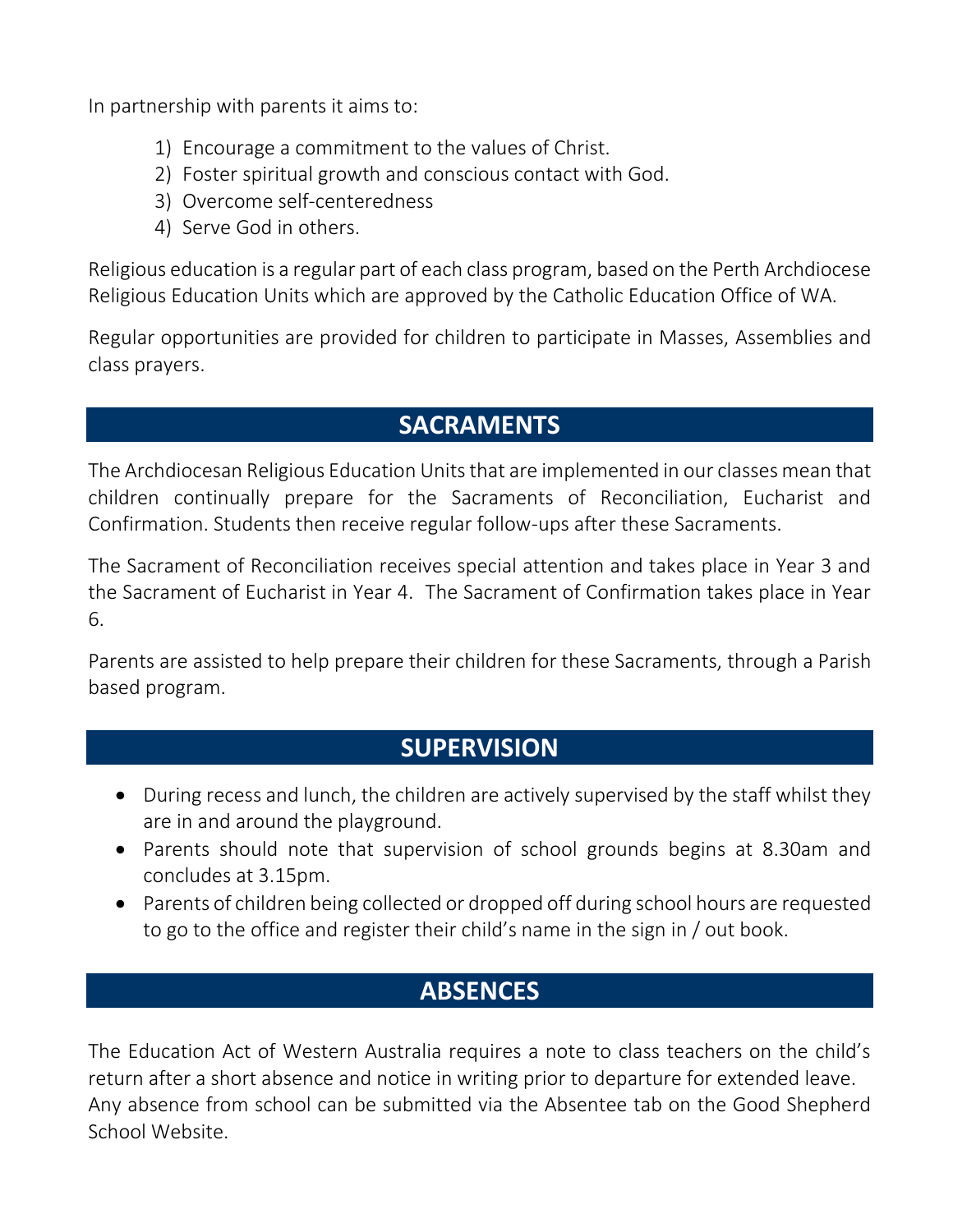## **SICKNESS**

If illness occurs at school, parents or emergency contacts are notified to collect the child. If contact is not possible, medical attention will be sought if necessary. In case of infectious diseases, children are required to be absent according to Health Department regulations. A doctor's certificate should indicate clearance.

## **FAMILY DETAILS**

Please notify the school of change of address, email, telephone numbers, place of work and other contact numbers in case of emergencies. These details are kept with the strictest of confidentiality.

## **TELEPHONE CALLS BY STUDENTS**

Telephone calls by the children are not permitted during school hours.

## **MONEY**

Large amounts of money of \$10 or greater should not be kept by children during the day but can be left at the school office if required.

## **ASSEMBLIES**

School assemblies are rostered on a three-week cycle at 8:50am on Friday's. Please check the term calendar for general and class assemblies. Parents are more than welcome and are encouraged to attend.

#### **SCHOOL HOURS**

| <b>KINDERGARTEN</b> |                                                                         |                     |
|---------------------|-------------------------------------------------------------------------|---------------------|
| Kindy Blue          | Monday and Tuesday<br>Every 2 <sup>nd</sup> Wednesday (Odd School Week) | 8:50am until 2:50pm |
|                     |                                                                         | 8:50am until 2:50pm |
| Kindy White         | Every 2 <sup>nd</sup> Wednesday (Even School Week)                      | 8:50am until 2:50pm |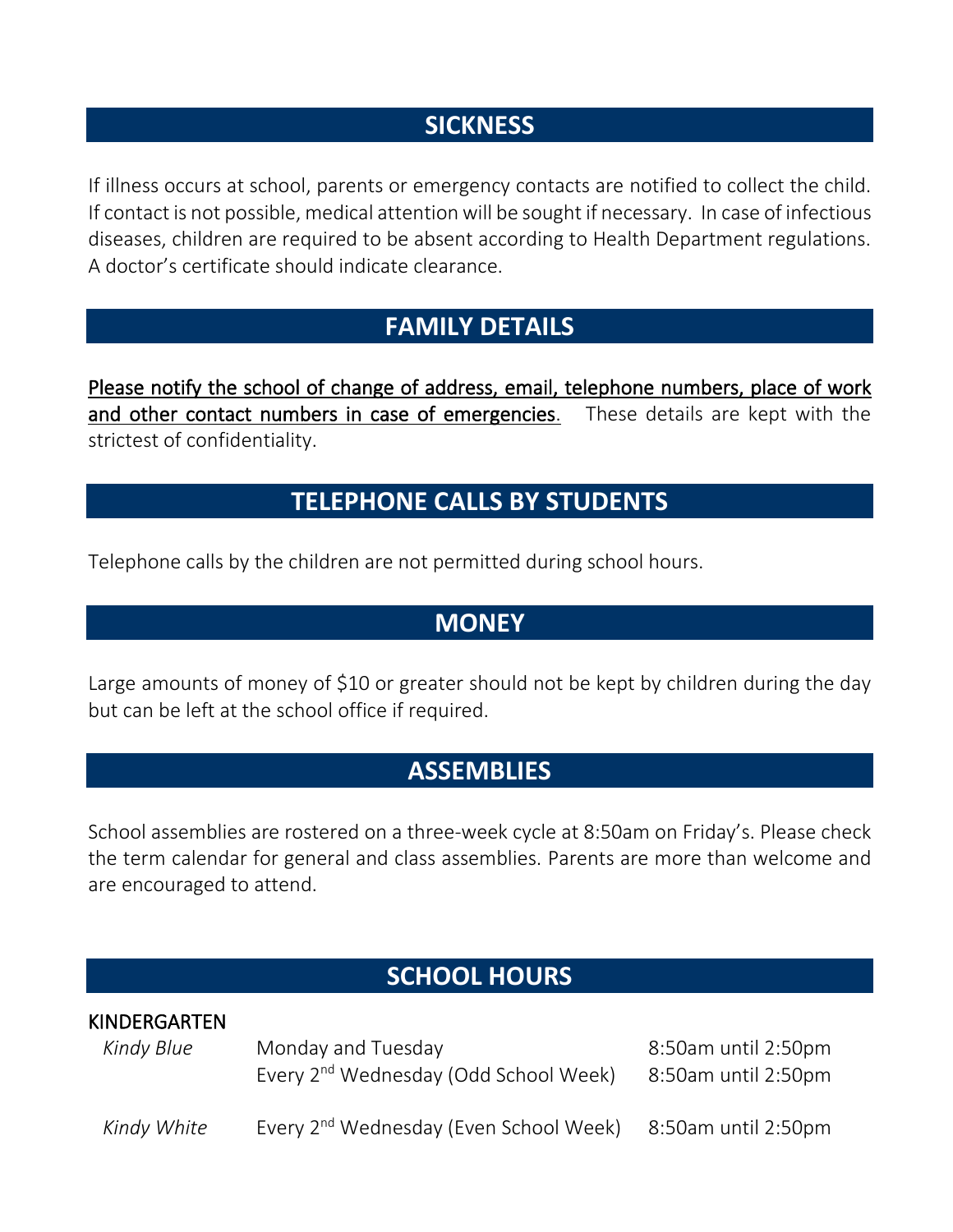Pre Primary **But and the Contract Contract Contract Contract Contract Contract Contract Contract Contract Contract Contract Contract Contract Contract Contract Contract Contract Contract Contract Contract Contract Contract** Primary Years 1 - 6 8.50am until 3:00pm

## **CANTEEN**

This operates on Monday, Wednesday and Fridays for recess and lunch. Helpers are always appreciated on a roster basis.

## **LIBRARY**

Classes have regular library periods to learn the skills of using the library. Care of books is urged and books may only be borrowed if the students have a library bag.

## **PARENTS AND THE SCHOOL**

Parents are recognised as the prime educators of their children. The school continues the valuable work begun in the home. The need for cooperation and mutual support is essential. When children are enrolled, it is understood that parents approve of and support the aims and programs of the school.

## **PARENT / TEACHER CONTACT**

The staff are readily available to discuss your children's progress. Appointments are to be made with class teachers first, either before or after school to alleviate disrupting the class time.

Early in Term 1, a Parent Night is held to outline classroom procedures and to meet each other. At the end of Term 1, a parent / teacher meeting is held to discuss your child's progress so far.

A Work Sample of children's work is issued at the end of Term 1 and 3. School Reports are issued at the end of Term 2 and Term 4.

#### Staff meetings are held every Wednesday afternoon so parent / teacher meetings are to be avoided at this time.

## **DISPUTES AND COMPLAINTS**

The Catholic Education Commission of Western Australia (CECWA), Dispute and Complaint Resolution policy was implemented in first term 2002 and provides a process that must be followed by all Catholic schools when addressing issues of dispute or complaint. The Dispute and Complaint Resolution policy has been developed on the following basis: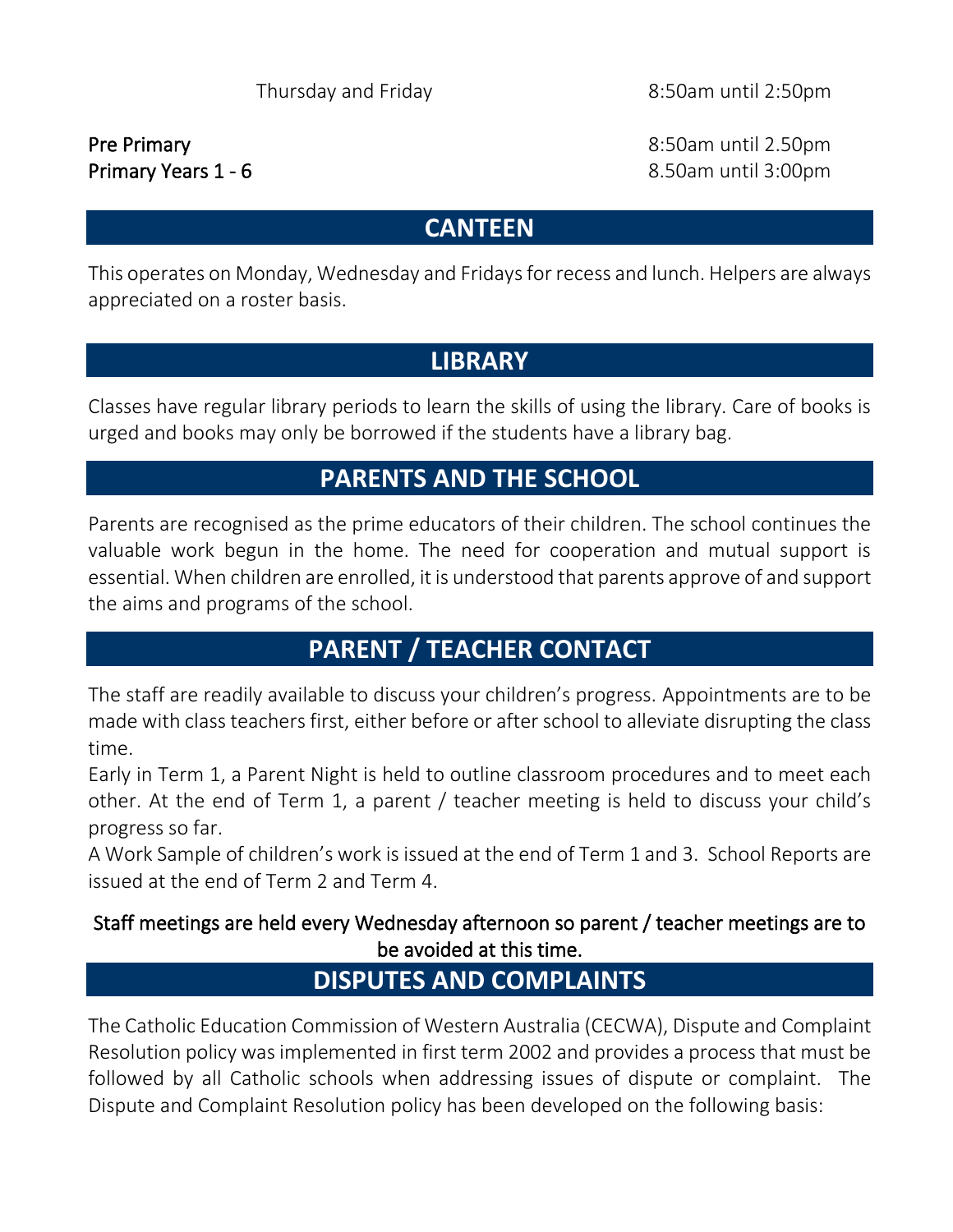- The principles of the policy are based on the Church's social teachings and the principles of natural justice e.g. the right to be heard and the right of response etc.
- The need to resolve the dispute or complaint initially at the school level before involving the Director of Catholic Education.

#### **OVERVIEW OF PROCEDURES**

- 1. All issues of dispute or complaint must be addressed in the first instance at the school level.
- 2. Where the parties are having difficulty achieving a resolution at the school level they may request the assistance of the Director of Catholic Education or Congregational Leader.
- 3. Any party may appeal the Principal's decision to the Director of Catholic Education who will then in turn review the decision.
- 4. Any party may appeal the Director of Catholic Education's decision to the Minister for Education. The Minister for Education will review the process utilized to resolve the dispute or complaint but will not review the merits of the matter.

## **STAFF IN-SERVICE**

Staff have regular Professional Development programs to maintain high standards in all aspects of school life and are included during the year. These are pupil free days and ample prior notice of these days will be given.

## **MUSIC**

Music is an integral part of the school curriculum because it is considered to be part of the total education of children. The music programme used is conducted by a Music Specialist. Classes from Kindy to Year 6 are actively involved. The programme aims to create an atmosphere where children can develop appreciation and enjoyment of music through: singing, movement, composition, listening, instrumentation, reading and writing, musical appreciation, together with exploring and creating sounds. Music tuition is also available to children on an individual basis on a number of musical instruments.

#### **FEES**

The annual fees are payable by one annual payment or per semester. Families experiencing difficulties with the payment of school fees should make a time to see the Principal as soon as the annual fees are issued.

• Direct debits can be arranged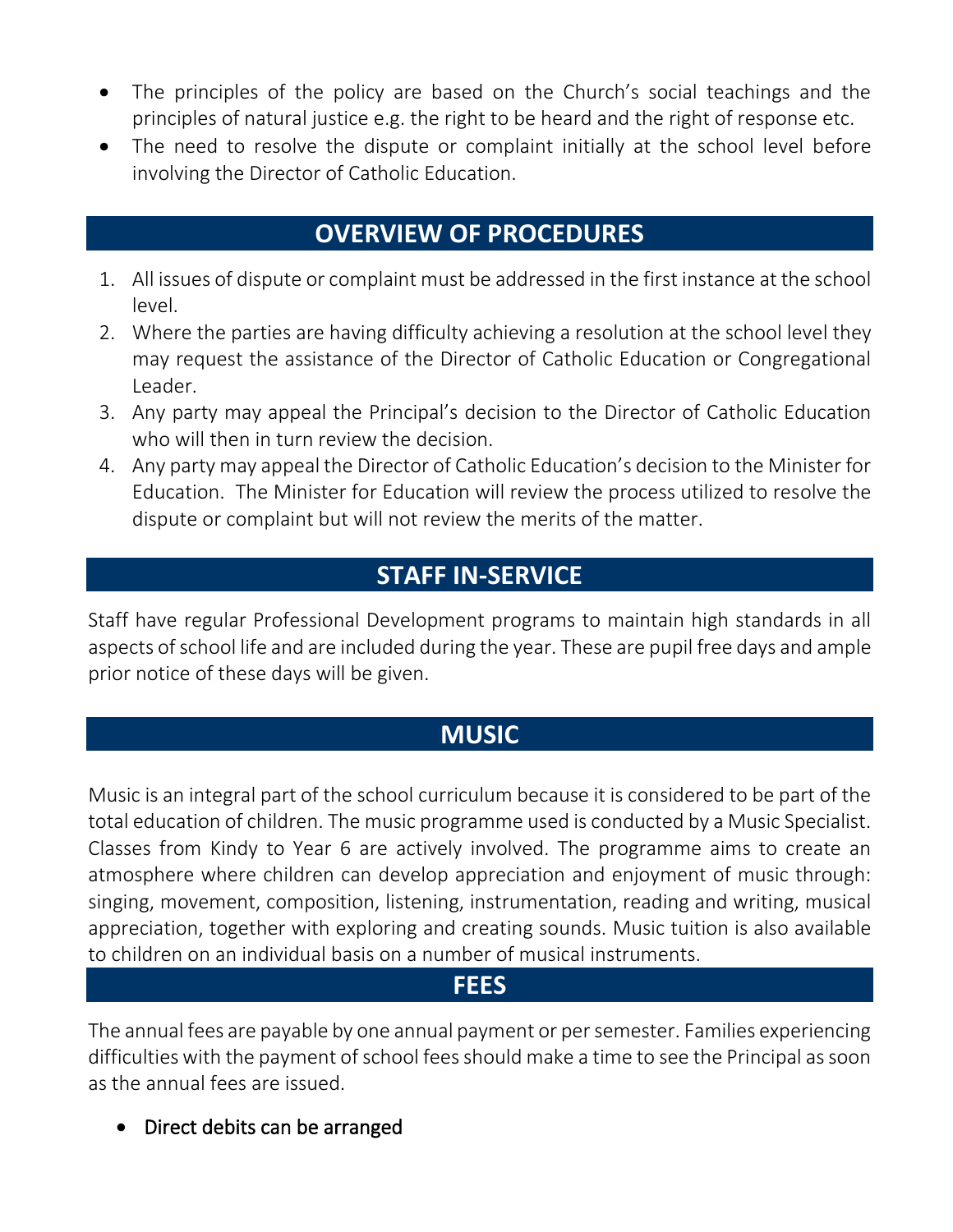• Eligible Centrelink card holders may apply for the Health Care Card discount

## **CODE OF BEHAVIOUR FOR STUDENTS AT GOOD SHEPHERD CATHOLIC SCHOOL**

A school is like a big family. If its members are going to be safe, happy and things are going to get done, there must be some rules for everyone to follow.

Rules do three things:

- 1. They tell people what they can do.
- 2. They tell people what they can't do.
- 3. They make it possible for people to live and work together.

## **CHILDREN'S RIGHTS**

A right is something to which you are entitled.

## **HERE ARE YOUR RIGHTS**

- *1. You have the right to be an individual at school:*  This means you should not be treated unfairly because you are tall or short, boy or girl, or because it takes you a little longer to get the answer.
- *2. You have the right to be respected and treated with kindness at school:*  This means that others should not laugh at you, make fun of you, or hurt your feelings. No one is to embarrass you in front of the class.
- *3. You have the right to express yourself:*  This means that you may talk freely about your ideas and feelings when appropriate.
- *4. You have the right to tell your side of the story:*  This means that you have a right to present your case in a reasonable manner during any enquiry.

Your classmates and teachers have rights too.

#### **CHILDREN'S REPONSIBILITY**

There are some things you should do without needing to be told. Some of these things you do for others and some of these things you do for yourself.

## **HERE ARE YOUR IMPORTANT RESPONSIBILITIES**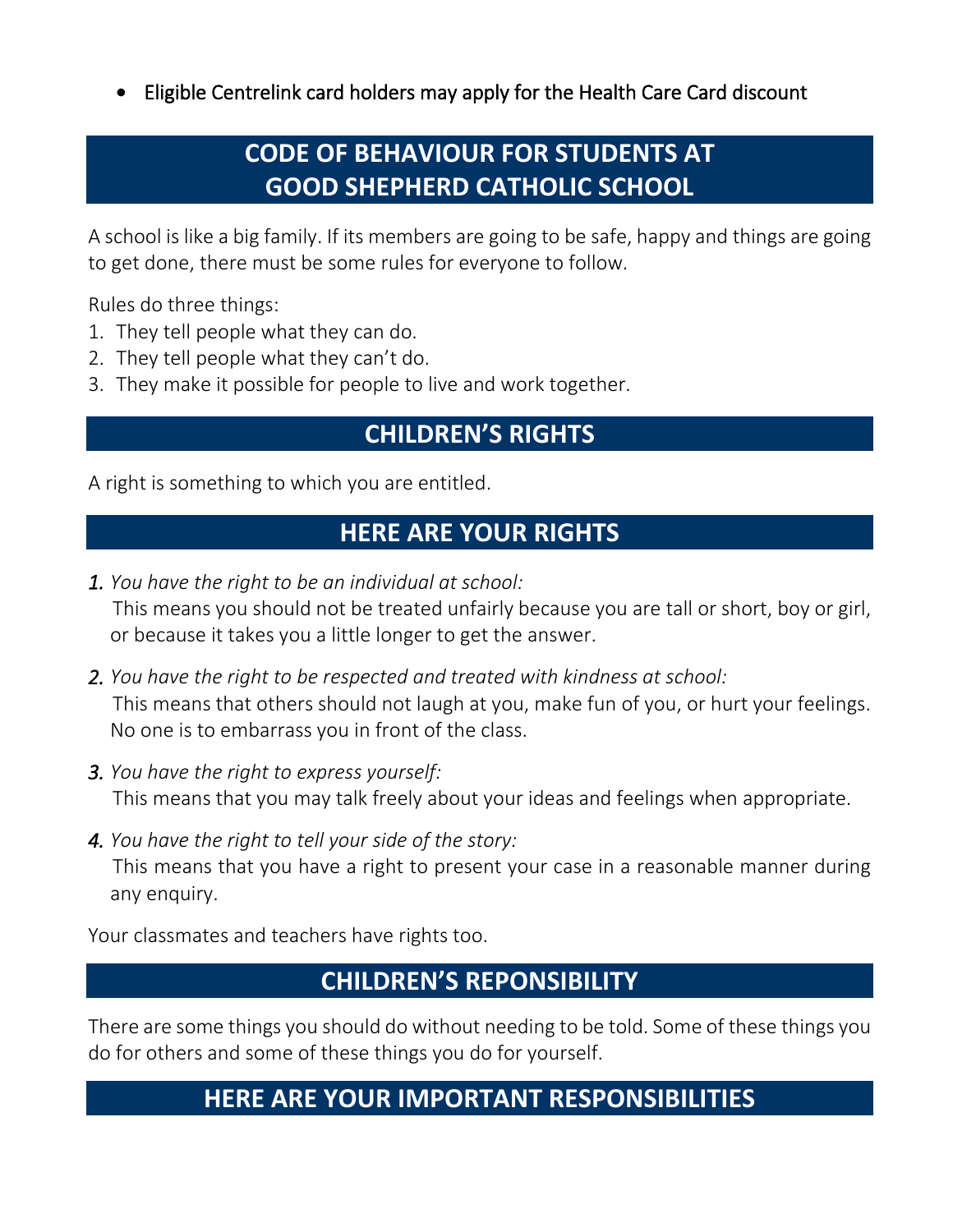- **1.** You have a responsibility to allow others to work without being bothered: This means that you quietly make good use of your time and do not bother others.
- 2. You have a responsibility to complete your classroom assignments: This means that you do your best with your class work.
- 3. You have a responsibility to help make school a good place to be: This means being thoughtful, respectful and courteous to others.
- 4. You have a responsibility to take care of property: This means that you take care of your own and school property and respect the property of others.
- 5. You have a responsibility to come to school: This means that you come to school every day on time, unless you are sick or have a special reason to be absent.
- 6. You have a responsibility to obey school rules: This means observing all safety playground and classroom rules.
- 7. You have a responsibility to practice good personal cleanliness: This means that you come to school clean, dressed in correct uniform and practice good health habits at school.
- 8. You have a responsibility to take messages home: This means that it is important to take all school messages home to your parents.
- 9. You have a responsibility to keep your desk and class room tidy.

## **SCHOOL RULES**

#### *CHILDREN MUST NOT:*

- Stay in the class without a teacher's permission
- Leave the school ground's without permission
- Play in or around the toilet blocks
- Throw sticks, stones, sand, honkey nuts and or other dangerous objects.
- Bounce or kick balls against school walls or on the roof.
- Wear jewellery (other than a neck chain with Christian symbol, a watch, a medic alert bracelet or one pair of sleepers or studs for pierced ears) or make up, or nail polish.
- Ride bicycles in the school grounds.
- Drop litter.
- Bring chewing gum to school.

## **SPORT**

Each class participates in Physical Education activities for general fitness and weekly sport lessons. Senior children compete against other schools with Lightning Carnivals, Cross Country events, Athletics and Swimming Carnivals.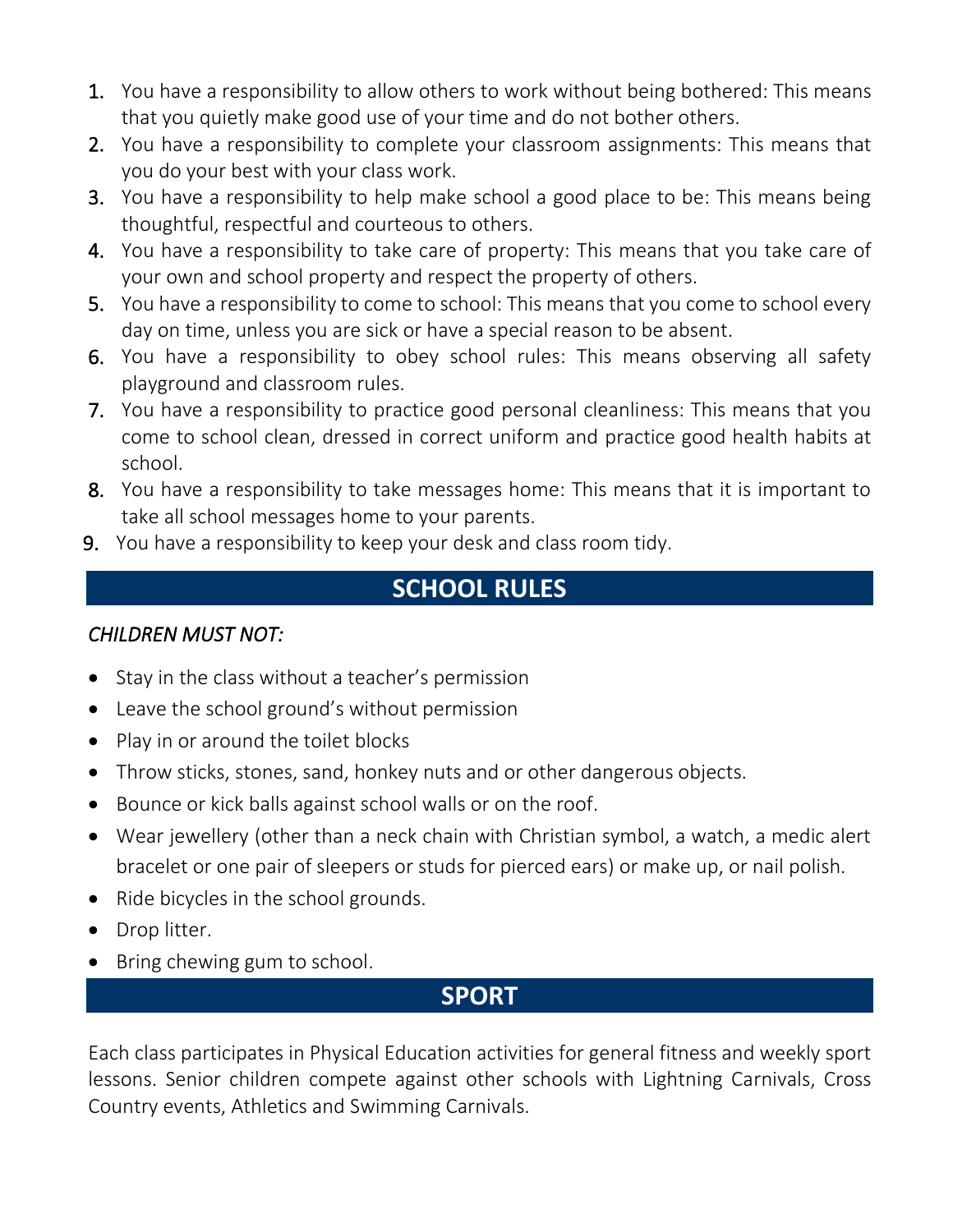## **FACTIONS / HOUSES**

Children are allocated to factions / houses for sporting competitions, and school responsibilities such as maintaining tidy grounds. Younger siblings will be allocated to the same faction as an older brother or sister. The school has the following four House Factions;

> Francis - Red Foley - Green Maali - Gold Noonan - Blue

## **UNIFORMS**

#### Kindergarten students are not required to wear the School Uniform.

Parents should be mindful of the learning environment when dressing the child, the School Uniform is not recommended. Parents should dress the children in clothing appropriate to their learning environment.

#### Pre Primary students are required to wear the following School Uniform:

Girls and Boys

- Royal Blue rugby shorts with logo
- Sky blue Polo T Shirt with logo
- Faction T shirt with house logo (sports faction colour)
- School Jumper with Logo
- School Zip Jackets with Logo (sports days)
- Sports School socks
- Royal Blue track suit pants (for winter)
- Royal Blue school hat with logo
- **■** Joggers predominately white

#### Year 1 - 6 Uniform:

The correct Uniform is to be worn each day or letter of explanation shall be provided to the Principal via the class teacher.

SUMMER: to be worn during Terms 1 & 4 Girls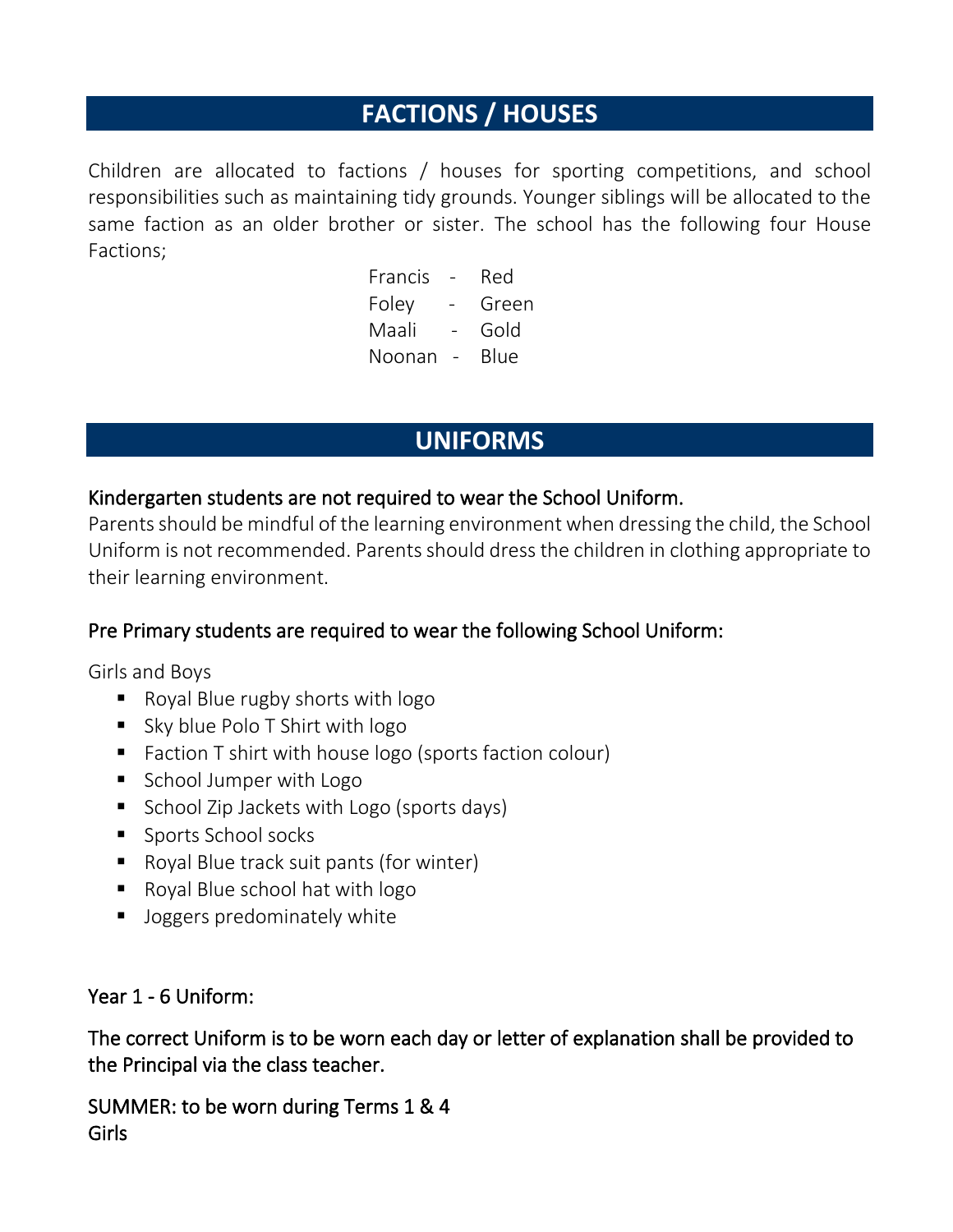- Good Shepherd Catholic School blue checked uniform (dress) Compulsory
- Black sandals or lace up low heel black school shoes. Black sneakers, boots or shoes with a high heel are not appropriate
- White school socks
- School jumper with logo
- Royal blue school hat with logo

*Optional:* Navy blue skort with sky blue short sleeve shirt with school logo on pocket

#### Boys

- Mycron grey shorts
- Sky blue short sleeve shirt with school logo on pocket
- Brown sandals or lace up black school shoes. Black sneakers, boots or shoes with a high heel are not appropriate
- Grey school socks
- School jumper with logo
- Royal blue school hat with logo

#### WINTER: to be worn during terms 2 & 3

#### Girls

- Good Shepherd Catholic School blue checked uniform (dress) Compulsory
- Lace up black school shoes. Black sneakers, boots or shoes with a high heel are not appropriate
- White school socks
- School jumper with logo

#### *Optional:*

- Tights navy blue
- Navy blue skort with sky blue short sleeve shirt with school logo on pocket

#### Boys

- Micron grey shorts or regulation dark grey long trousers
- Sky blue short sleeve shirt with school logo on pocket
- Grey school socks
- Lace up black school shoes. Black sneakers, boots or shoes with a high heel are not appropriate
- School jumper with logo

#### SPORTS UNIFORM: On Designated Days

#### Girls

- Royal blue rugby shorts
- School's sky blue polo t-shirt with logo
- Faction t- shirt (Sports faction colour with house logo)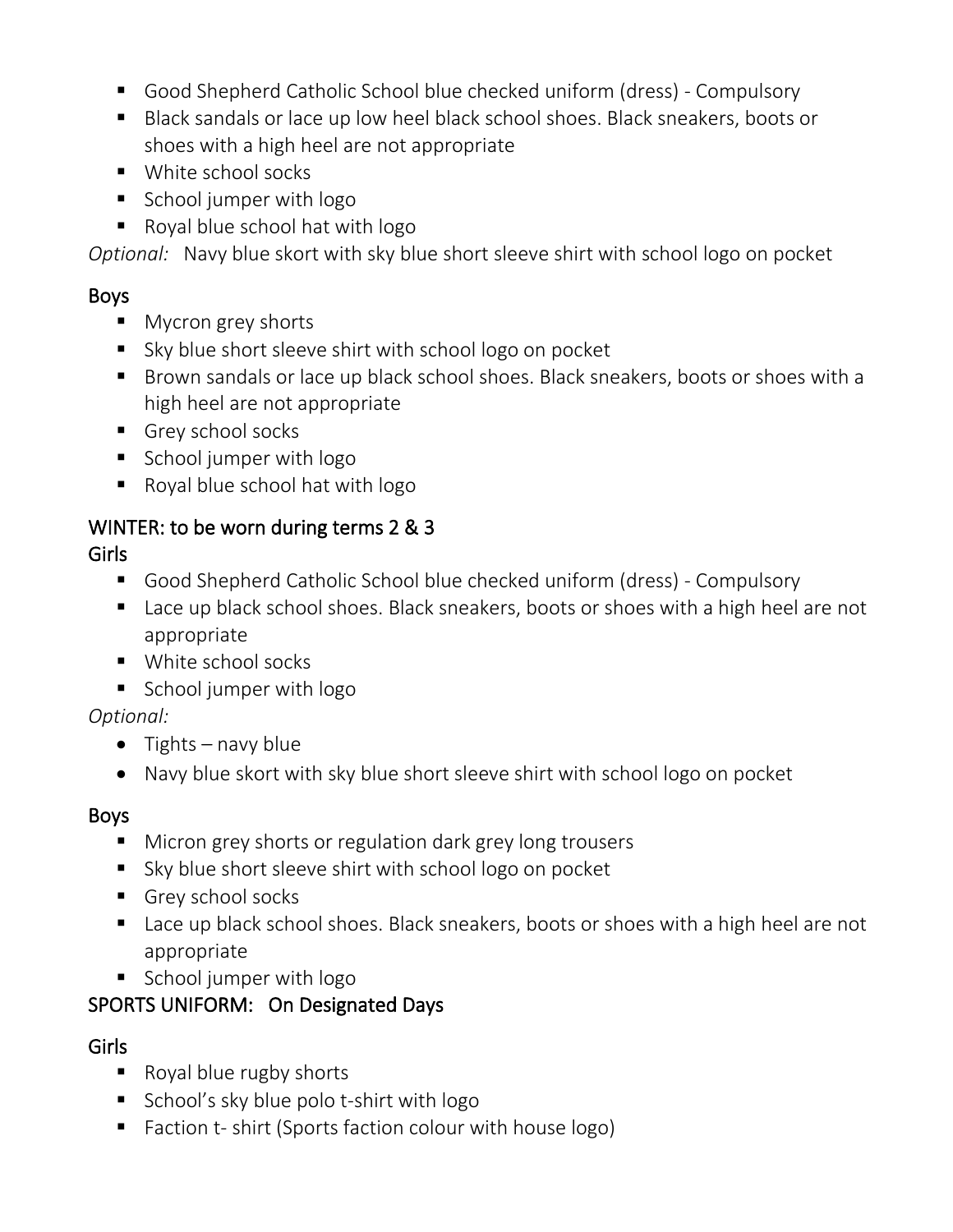- Joggers predominately white
- Sport school socks
- Royal blue track suit pant (for winter)
- School zip jacket with logo (sports days)

#### Boys

- Royal blue rugby shorts
- School's sky blue polo t-shirt with logo
- Faction t-shirt (Sports faction colour with house logo)
- **■** Joggers predominately white
- Sport school socks
- Royal blue track suit pant (for winter)
- School zip jacket with logo (sports days)

School's sky blue polo t-shirt with logo will be worn for interschool athletics training/carnival and swimming carnival.

*Optional:* Year 6 Leavers T Shirt is an option available for Year 6 students.

#### COMPULSORY FOR PRE-PRIMARY TO YEAR 6

- $\blacksquare$  Royal blue school bag with logo
- Library bag with school logo
- Desk mats from year 1 6

#### **UNIFORM SHOP**

All the above items, (excluding shoes) can be purchased from the Uniform shop. Please ask the office for the uniform shop opening hours.

## **CLOTHING**

All clothing should be clearly marked for easy identification. Printed nametags are recommended.

## **LOST PROPERTY**

Articles found will be kept in front of the canteen on canteen days until the end of the term, and then sent to the second-hand uniform shop. Unmarked items cannot be traced.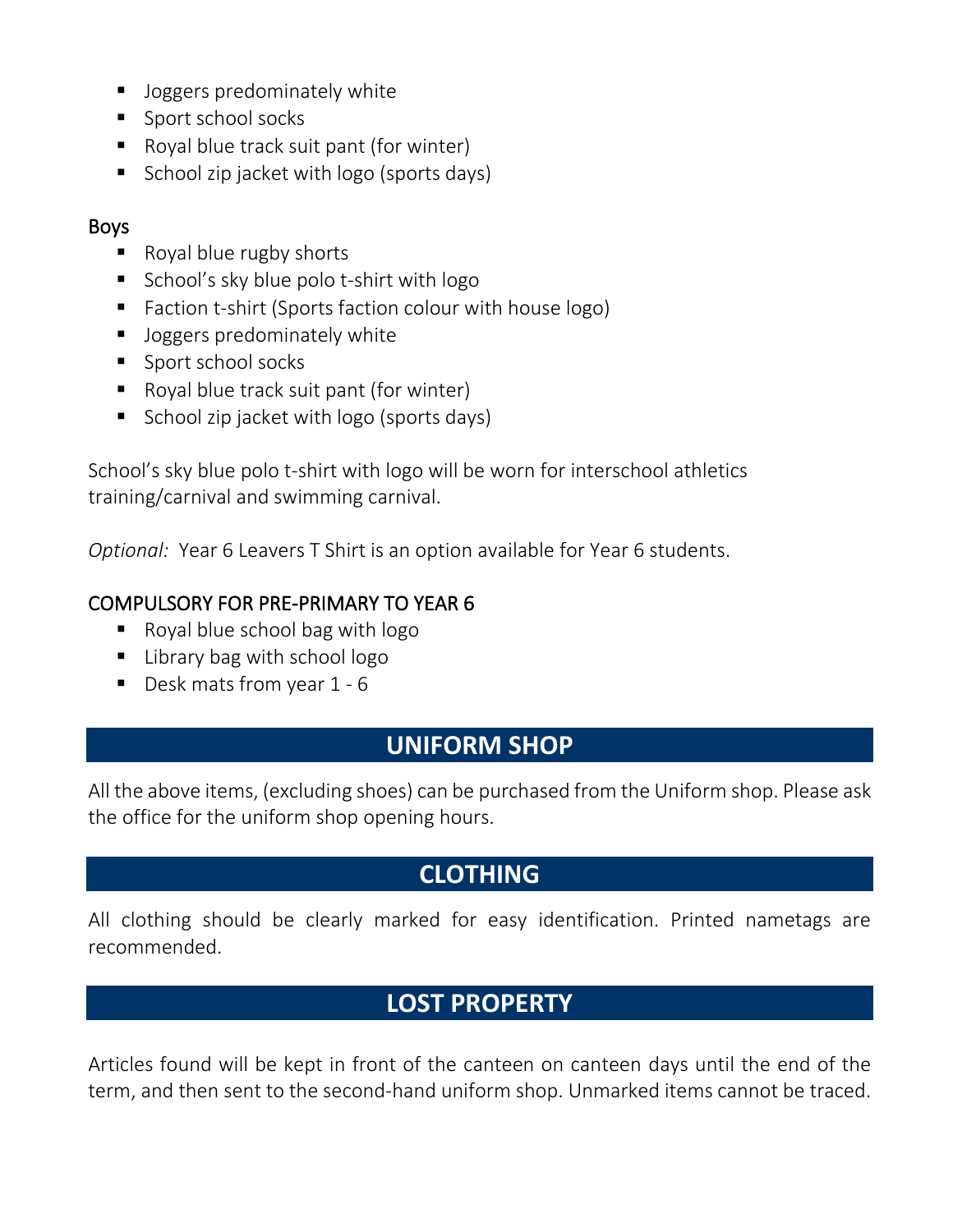#### **HAIRSTYLES**

Extreme hairstyles are not permitted. Hair that is touching the collar must be tied back using blue ribbons only.

#### **JEWELRY**

Jewelry is discouraged because of possible injury, damage or loss while playing. A neck chain with Christian symbol; watch; medic alert bracelet may be worn. Students may also wear one pair of sleepers or studs for pierced ears, but this practice is not encouraged. Make up and nail polish is not permitted.

#### **TRANSPORT**

Transperth provide a school bus service daily near the school. The bus serves the Lockridge / Beechboro areas. After school care is available at Good Shepherd through Camp Australia. Please see the school office for more information.

#### **STUDENT CROSSING**

A crosswalk attendant is provided on Altone Road and Morley Drive. For safety reasons children must cross at the crosswalks provided. Bicycles must be walked and not ridden across.

#### **TRAFFIC**

The School speed limit is 10km/h. This is for the safety of all children.

#### **HOMEWORK**

Regular homework is given to practise skills learnt that day in class and to allow for independent work. Monday to Thursday

| Homework    | ີ່™≏ເ |
|-------------|-------|
| ∽<br>$\sim$ |       |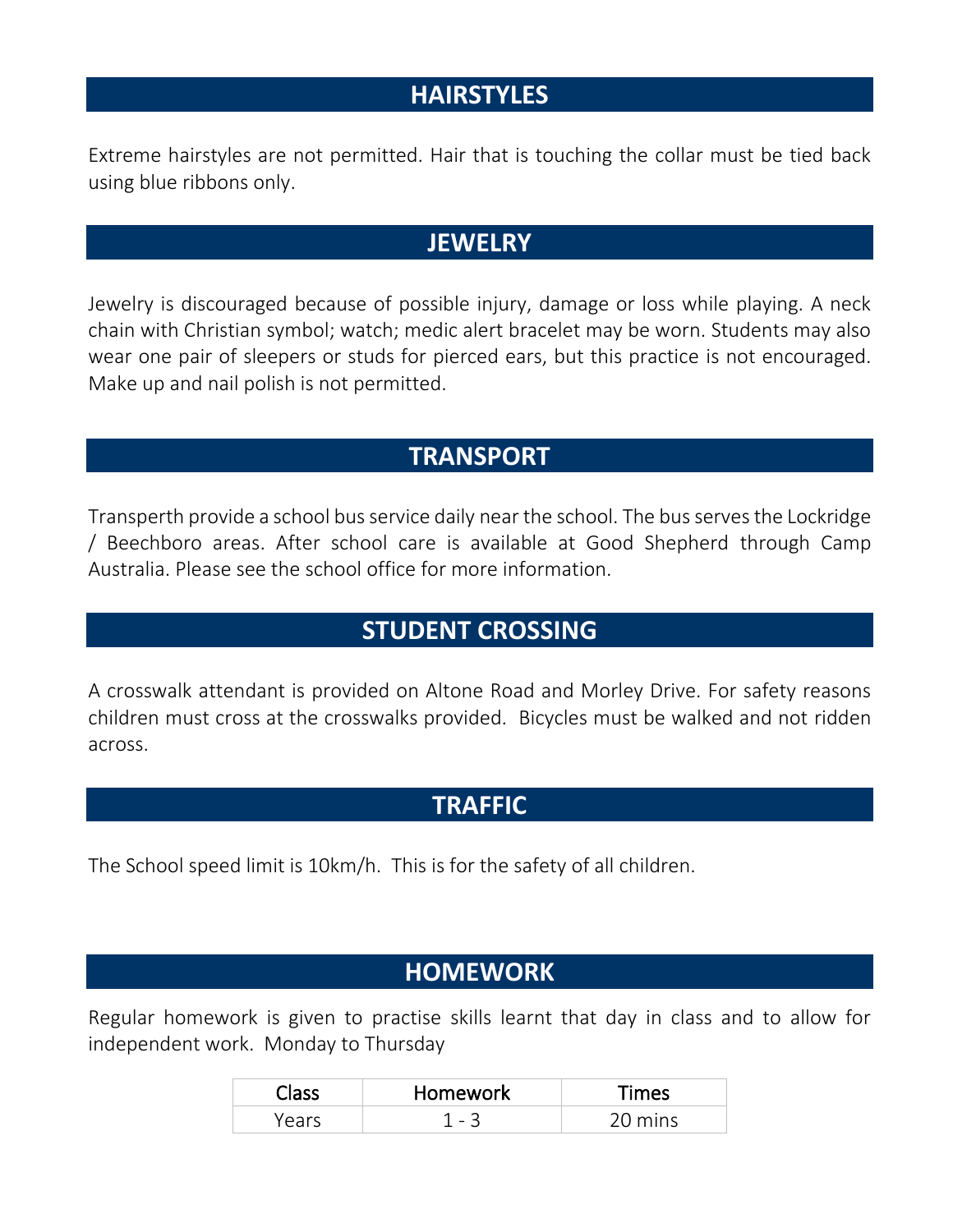| $\overline{\phantom{0}}$ | mine<br>$\cap$    |
|--------------------------|-------------------|
|                          | <sup>"</sup> mins |

The above times are a general guide but may vary according to children's needs and interests.

#### *"HOW A CHILD GROWS"*

*If a child lives with criticism he learns to condemn. If a child lives with hostility he learns to fight. If a child lives with fear he learns to be apprehensive. If a child lives with pity he learn to be sorry for himself. If a child lives with ridicule he learns to be shy. If a child lives with jealousy he learns to feel guilty. If a child lives with encouragement he learns to be confident. If a child lives with tolerance he learns to be patient. If a child lives with praise he learns to be appreciative. If a child lives with acceptance he learns to love. If a child lives with approval he learns to be himself. If a child lives with recognition he learns it is good to have a goal. If a child lives with fairness he learns what justice is. If a child lives with honesty he learns what truth is. If a child lives with security he leans to have faith in himself and those about him. If a child lives with friendliness he learns that the world is a good place in which to live.*